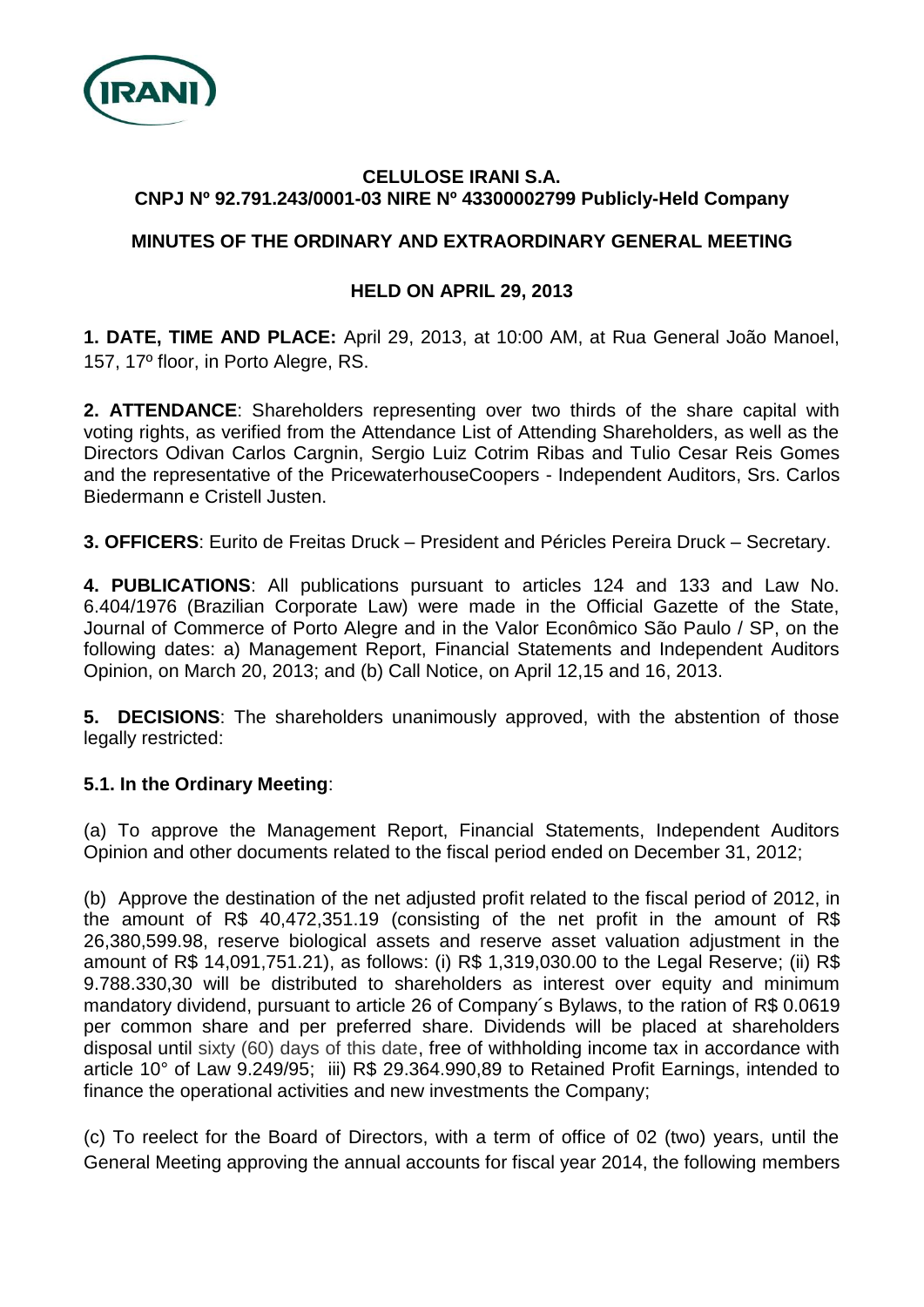

Mrs. **PERICLES DE FREITAS DRUCK**, a Brazilian citizen, lawyer, divorced, resident and domiciled at Rua Therezia Kisslinger 111 – Casa 03, Condomínio Residencial Stanza, Bairro Três Figueiras, CEP 91330-145, City of Porto Alegre, State of Rio Grande do Sul, bearer of Taxpayer Card # 000.548.360-34 and ID Card # 8009292999 CI-SJS/RS issued on 12/09/2004, as Chairman; **EURITO DE FREITAS DRUCK**, a Brazilian Citizen, business administrator, married in community property, resident and domiciled at Rua Coronel Lucas de Oliveira 1133, Apt. 1201, Bairro Bela Vista, CEP 90440-011, City of Porto Alegre, State of Rio Grande do Sul, bearer of Taxpayer Card # 032.111.427-20 and ID Card # 8004132968 CI-SJS/RS issued on 12/21/2001, as Vice-Chairman; **PERICLES PEREIRA DRUCK**, a Brazilian citizen, agronomist, married in partial community property, resident and domiciled at Rua Ildefonso Simões Lopes 201 – Casa 05, Bairro Três Figueiras, CEP 91330-180, bearer of Taxpayer Card # 432.252.410-91 and ID Card 9002052489 CI-SSP/RS issued on 10/21/2005, as Member of the Board; **PAULO SÉRGIO VIANA MALLMANN**, a Brazilian citizen, lawyer, married in community property, resident and domiciled at Rua 14 de Julho 233, Bairro Boa Vista, CEP 91330-000, City of Porto Alegre, State of Rio Grande do Sul, bearer of Taxpayer Card # 228.565.950-49 and ID Card # 6003134721 CI-SSP/RS issued on 03/05/2007, as Member of the Board; and **PAULO RABELLO DE CASTRO**, a Brazilian citizen, divorced, lawyer and economist, bearer of Driver License # 00070570833 issued by the Brazilian Department of Traffic on 11/04/1969 and Taxpayer Card # 202.955.617-34, resident and domiciled at Rua General Urquiza 39, Apt. 501, Leblon, CEP 22431-040, City of Rio de Janeiro (RJ), as Independent Member of the Board, pursuant to the provisions of Article 9, Paragraph 1 in the Bylaws. The elected members hereby state and represent, under the penalties of law, that they are neither prevented from conducting business, due to special laws or because of criminal conviction, under Article 1011, Paragraph 1 in Law 10406/02, nor involved in such events of disallowed filing as specified in Law 8934/94.

(d) To set the overall annual compensation to officers, up to BRL 10,000,000.00 (ten million BRL). Such amount covers compensation to Board of Directors and to Board of Officers of the Company, until next resolution on their compensation, comprising: (i) fixed compensation and benefits; and (ii) short-term variable compensation subject to goals to be achieved.

## **5.2. In Extraordinary General Meeting:**

**(a)** To ratify distributions of interim dividends to the account of Profits Reserve contained in the balance sheet dated December 31, 2011, as follows: (i) BRL 14,266,515.58 corresponding to BRL 0.090223 per common and preferred share to shareholders holding shares on 07/23/2012, according to resolution by the Board of Directors dated 07/20/2012, and credited to shareholders as of 08/08/2012; (ii) BRL 14,266,515.57 corresponding to